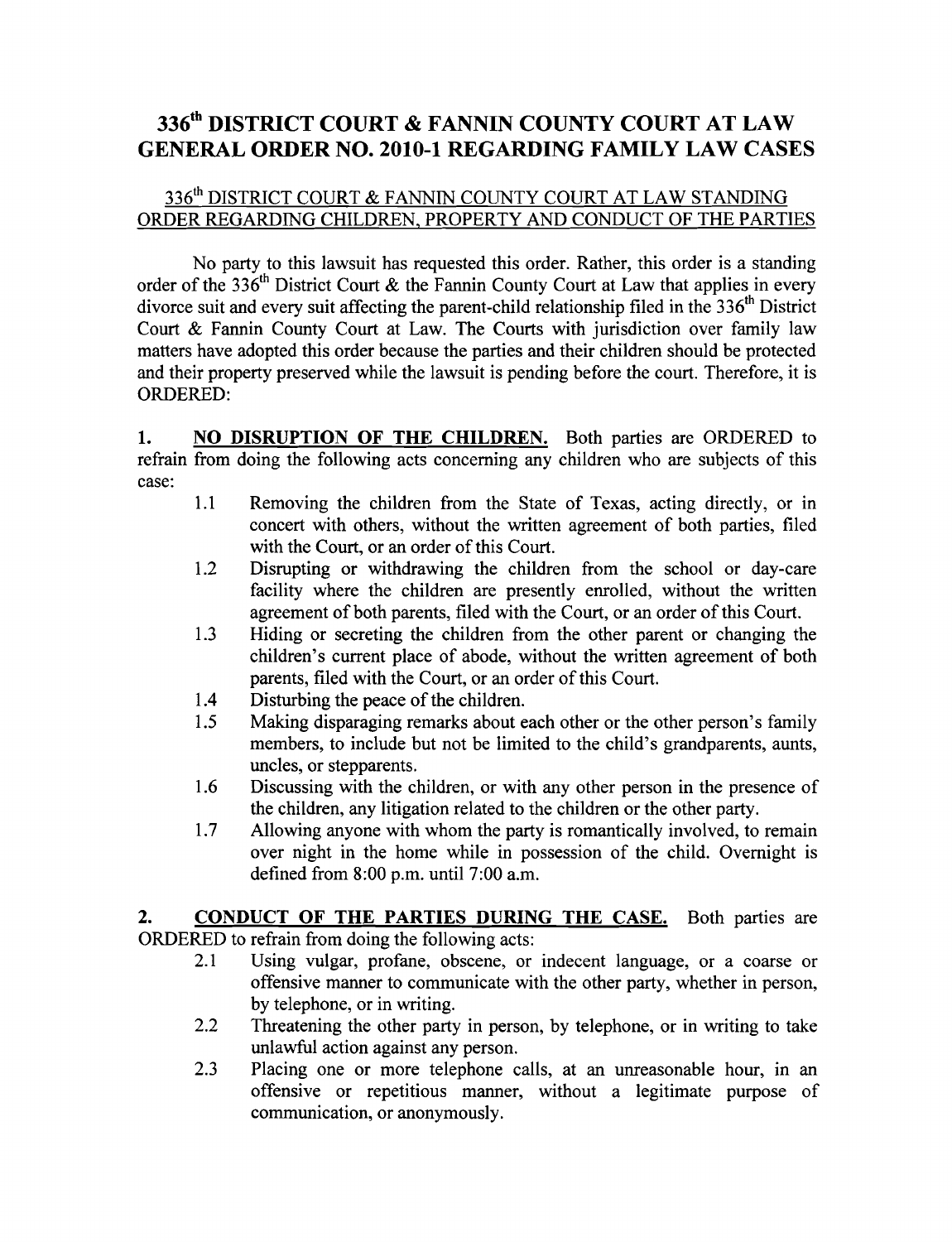2.4 Opening or diverting mail addressed to the other party.

3. PRESERVATION OF PROPERTY AND USE OF FUNDS DURING

DIVORCE CASE. If this is a divorce case, both parties to the marriage are ORDERED to refrain from doing the following acts:

- 3.1 Destroying, removing, concealing, encumbering, transferring, or otherwise harming or reducing the value of the property of one or both of the parties.
- 3.2 Misrepresenting or refusing to disclose to the other party or to the Court, on proper request, the existence, amount, or location of any property of one or both of the parties.
- 3.3 Damaging or destroying the tangible property of one or both of the parties, including any document that represents or embodies anything of value.
- 3.4 Tampering with the tangible property of one or both of the parties, including any document that represents or embodies anything of value, and causing pecuniary loss to the other party.
- 3.5 Selling, transferring, assigning, mortgaging, encumbering, or in any other manner alienating any of the property of either party, whether personal property or real estate property, and whether separate or community, except as specifically authorized by this order.
- 3.6 Incurring any indebtedness, except as specifically authorized by this order.
- 3.7 Making withdrawals from any checking or savings account in any financial institution for any purpose, except as specifically authorized by this order.
- 3.8 Spending any sum of cash in either party's possession or subject to either party's control for any purpose, except as specifically authorized by this order.
- 3.9 Withdrawing or borrowing in any manner for any purpose from any retirement, profit-sharing, pension, death, or other employee benefit plan or employee savings plan or from any individual retirement account or Keogh account, except as specifically authorized by this order.
- 3.10 Signing or endorsing the other party's name on any negotiable instrument, check, or draft, such as tax refunds, insurance payments, and dividends, or attempting to negotiate any negotiable instrument payable to the other party without the personal signature of the other party.
- 3.11 Taking any action to terminate or limit credit or charge cards in the name of the other party.
- 3.12 Entering, operating, or exercising control over the motor vehicle in the possession of the other party.
- 3.13 Discontinuing or altering the withholding for federal income taxes on wages or salary while this suit is pending.
- 3.14 Terminating or in any manner affecting the service of water, electricity, gas, telephone, cable television, or other contractual services, such as security, pest control, landscaping, or yard maintenance at the other party's residence or in any manner attempting to withdraw any deposits in connection with such services.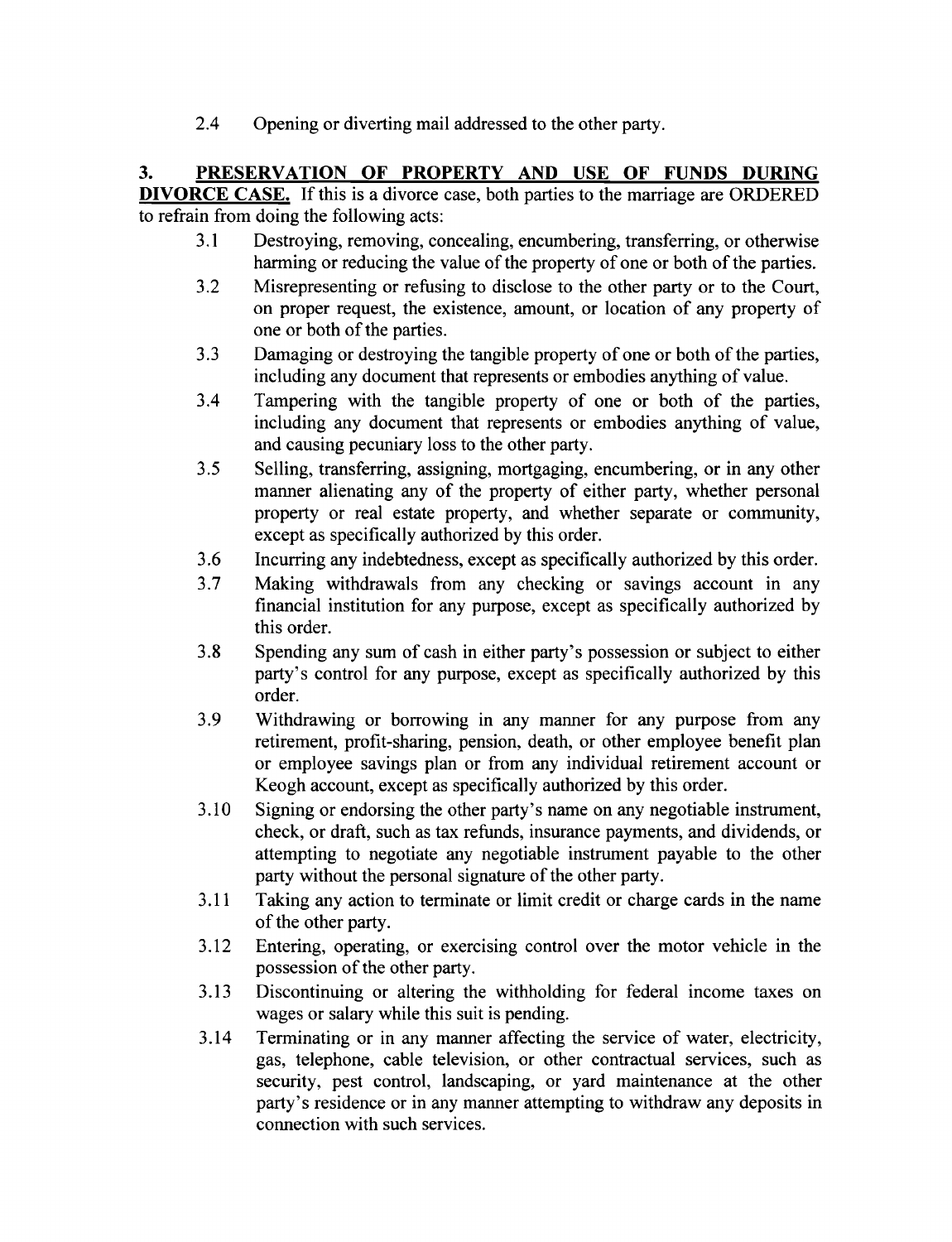3.15 Intercepting, deleting, or recording the other party's electronic communications.

4. PERSONAL AND BUSINESS RECORDS IN DIVORCE CASE. If this is a divorce case, both parties to the marriage are ORDERED to refrain from doing the following acts:

- 4.1 Concealing, deleting, or destroying any family records, communications, property records, financial records, business records, or any records of income, debts, or other obligations.
- 4.2 Falsifying any writing or record relating to the property of either party.
- 4.3 "Communications and records" include e-mail or other digital or electronic data, whether stored on a computer hard drive, diskette or other electronic storage device.

5. INSURANCE IN DIVORCE CASE. If this is a divorce case, both parties to the marriage are ORDERED to refrain from doing the following acts:

- 5.1 Withdrawing or borrowing in any manner all or any part of the cash surrender value of life insurance policies on the life of either party, except as specifically authorized by this order.
- 5.2 Changing or in any manner altering the beneficiary designation on any life insurance on the life of either party or the parties' children.
- 5.3 Canceling, altering, or in any manner affecting any casualty, automobile, or health insurance policies insuring the parties' property or persons including the parties' minor children.

6. SPECIFIC AUTHORIZATIONS IN DIVORCE CASE. If this is a divorce case, both parties to the marriage, while maintaining appropriate records that must be disclosed upon proper request, are specifically authorized to do the following:

- 6.1 To engage in acts reasonable and necessary to the conduct of that party's usual business and occupation.
- 6.2 To make expenditures and incur indebtedness for reasonable attorney's fees and expenses in connection with this suit.
- 6.3 To make expenditures and incur indebtedness for reasonable and necessary living expenses for food, clothing, shelter, transportation and medical care.
- 6.4 To make withdrawals from accounts in financial institutions only for the purposes authorized by this order.

## 7. SERVICE AND APPLICATION OF THIS ORDER.

- 7.1 The Petitioner shall attach a copy of this order to the original petition and to each copy of the petition. At the time the petition is filed, if the Petitioner has failed to attach a copy of this order to the petition and any copy of the petition, the Clerk shall ensure that a copy of this order is attached to the petition and every copy of the petition presented.
- 7.2 This order is effective upon the filing of the original petition and shall remain in full force and effect as a temporary restraining order for fourteen